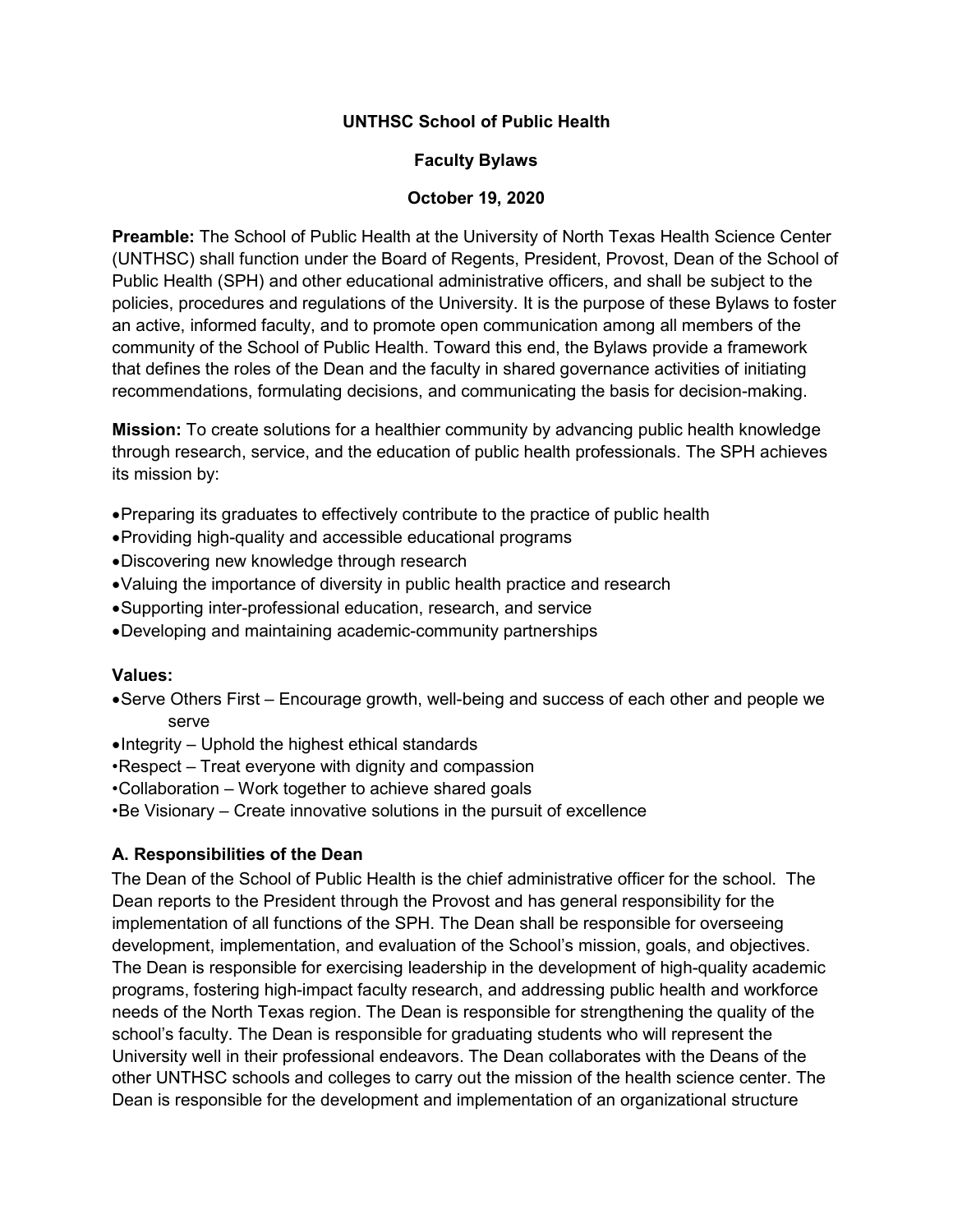within the School to accomplish its mission. The Dean shall prepare an annual budget for the operation of the SPH and submit the budget to the Provost and the Executive Vice-President for Finance. The Dean may appoint one or more Associate or Assistant Deans, Department Chairs and Program Directors as may be required to carry out the mission, goals, and objectives of the School. Finally, with the support of the Associate Dean for Academic Affairs, the Dean is responsible is responsible for maintaining the accreditation of the school and its programs.

# **B. SPH Executive Council**

There shall be an Executive Council to advise the Dean on all matters affecting the operations of the School. The Executive Council shall meet bi-monthly or more often as determined by the Dean.

Membership of the Executive Council shall include the Dean, Associate and Assistant Deans, Department Chairs, Director of Student and Academic Services, Director of Admissions, SPH Faculty Senators, and other members as appointed by the Dean. The Dean shall preside at meetings of the Executive Council.

The Dean shall be responsible for preparing the Executive Council meeting agenda. The Executive Assistant to the Dean shall be responsible for recording, maintaining, and distributing meeting minutes.

# **C. Meetings of the Faculty**

The Dean shall preside at regular and special meetings of the SPH faculty. Faculty meetings will occur at least once per semester. Special meetings of the SPH faculty may be called by the Dean or by the petition of 25% of the full-time faculty.

## **D. Academic Departments**

In the SPH, the Department is the basic operational unit for education and research. Each Department is responsible, through its Chair and faculty, for its instructional programs, including the teaching and advising of its students. In addition, the Departments are responsible for the recruitment and selection of faculty members, and for the evaluation and development of these faculty members. All faculty members receive an annual evaluation from the Department Chair.

## **E. SPH Committees**

1. In consultation with the Executive Council, the Dean is authorized to create standing committees and appoint members. Committee appointments shall reflect diversity among relevant factors, such as faculty rank, tenure, experience, discipline and professional expertise. The Dean shall provide standing committees with administrative staff support.

2. All committee service terms will be for a period of one year. Appointment to standing committees will occur each summer semester for the following academic year.

3. For voting purposes, a quorum must exist at committee meetings. A quorum will exist when 50% plus one of the committee members are present.

4. In consultation with the Executive Council, ad hoc committees may be created by the Dean to study and make recommendations on special topics.

# **F. Faculty**

1. *Responsibilities*. Responsibilities of individual faculty members are identified in their UNTHSC contract and further specified in the annual SPH Faculty Expectations Memoranda prepared by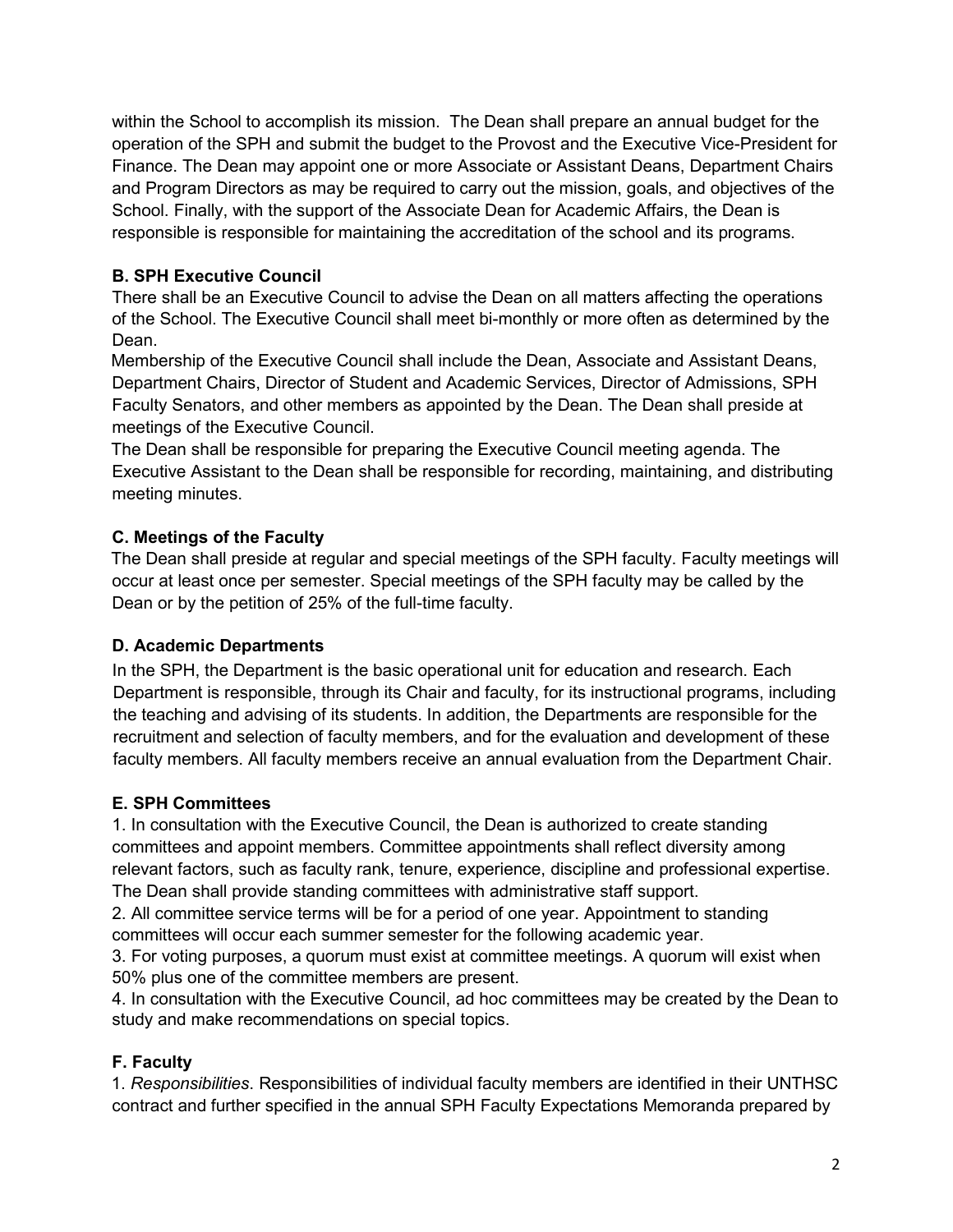the Department Chair. Tenure track, tenured, and non-tenure track faculty members may have specialized roles as negotiated with the Department Chair. These roles may include teaching, research, and service. Faculty have responsibility for developing and implementing competency-based education based on Council for Education in Public Health accreditation requirements. Faculty will participate fully in all aspects of campus governance, including but not limited to, participation in various committees.

# 2. *Academic Freedom, Faculty Rights, Privileges and Grievances*.

a. The faculty shall be governed by the policies of the UNT System Board of Regents and the University of North Texas Health Science Center.

b. Academic freedom ensures rights of expression pertaining to teaching and research within areas of professional competence. Academic freedom is the right of the members of the academic community to freely study, discuss, investigate, teach, conduct research and publish as is appropriate to their respective roles and responsibilities even if exercising these freedoms are controversial. It is the policy and responsibility of the SPH to assure and protect these rights within the governing framework of the institution. All faculty members are entitled to full freedom in the classroom to discuss the subjects they teach and to voice their conclusions concerning the significance of evidence they consider relevant. All faculty members are also entitled to full freedom in research and the publication and dissemination of the results of their research.

c. Faculty member's responsibilities also include making recommendation regarding academic appointments, academic titles, promotions, terminations and dismissals of their faculty peers. It is the duty of all members of the faculty to seek the best-qualified persons for appointments. d. The faculty shall have full rights for the presentation of its views through participation by all or through specially elected bodies representing it.

e. Faculty shall participate with Department Chairs and the Associate Dean for Academic Affairs in forming budgetary policies and decisions directly affecting those areas for which the faculty has primary responsibility; such as, but not limited to, curriculum, subject matter and methods of instruction, research, faculty status, admission of students and those aspects of student life that relate to the educational process.

# **G. Faculty Forum**

The Faculty Forum of the SPH is recognized by the Dean, the University, and the UNTHSC Faculty Senate as an advisory and consultative body to the Dean on all matters that may affect the attainment of the school's mission. The SPH Faculty Forum shall be apprised and have opportunities for review and feedback on decisions that impact the faculty's academic development, performance of academic functions, and protection of the academic freedom or welfare of the school and University. The SPH Faculty Forum shall address communications issues, decisions, and discussions between and among the various faculties. The Faculty Forum will provide input to the evaluation of the Dean.

## 1. *Membership*.

a. All regular (non-adjunct) faculty members with at least a 50% appointment to the School of Public Health shall be members of the Faculty Forum.

b. The Dean, Associate or Assistant Deans, and Department Chairs shall not be members of the Faculty Forum.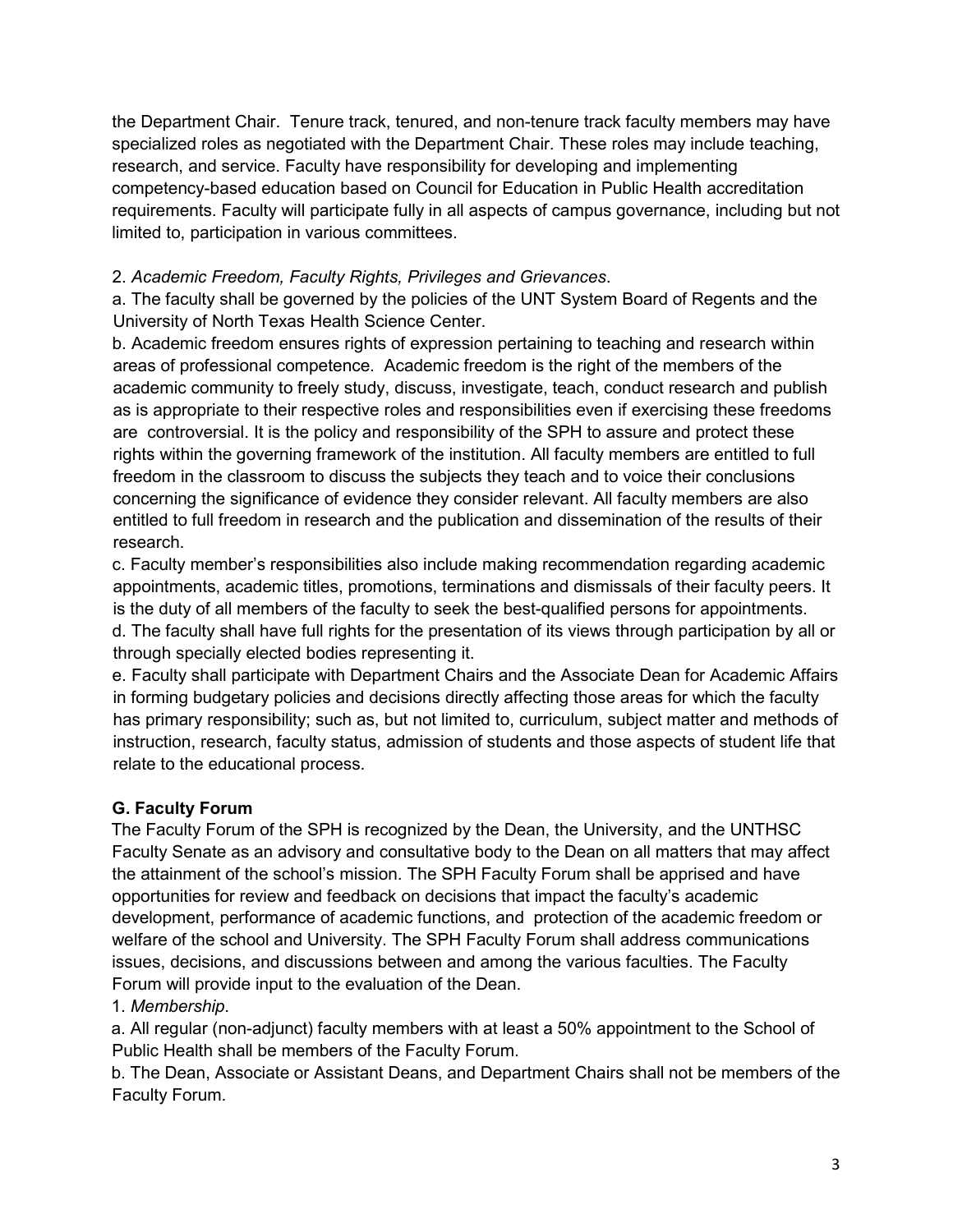## 2. *Officers*.

a. The Faculty Forum is to elect a Forum Chair from its ranks. The Forum Chair is to serve a two-year term and may not succeed herself or himself. The newly elected Forum Chair should not be based in the same SPH Department as the previous Forum Chair.

b. The Faculty Forum is to elect a Forum Vice Chair who will also serve a two-year term and become Forum Chair at the end of the previous Forum Chair's term.

c. The Immediate Past Forum Chair will also serve as an officer of the Faculty Forum.

d. The Faculty Forum is to also annually elect a Secretary from its ranks. The Secretary to the Faculty Forum shall record and distribute to the Faculty minutes of all meetings and ballots. 3. *Meetings*.

a. The Faculty Forum should meet whenever there is business to be transacted, but not less than once per semester. The Forum Chair may call meetings or meetings may be called upon petition of 5 or more members of the Faculty Forum.

4. *Quorum*.

A quorum shall consist of 50% plus one of the voting members of the Faculty Forum.

## **H. Promotion and Tenure Criteria**

The School of Public Health Promotion and Tenure Process and Guidelines are established through faculty approval in accordance with the School of Public Health Bylaws. These guidelines apply to all tenure-track, non-tenure track and tenured faculty**.** These guidelines do not alter or supersede prior guidelines, contracts and/or agreements or School of Public Health and UNTHSC Bylaws and include three-year reviews, promotion and tenure reviews, and post tenure reviews of all faculty. The role of the Promotion and Tenure Committee is to provide recommendations to the Dean on all promotion and tenure recommendations required or proposed within the School. It is also responsible for development and implementation of the criteria, guidelines, procedures, and policy for appointment, promotion and tenure as allowed within the School of Public Health and UNTHSC Bylaws.

## 1. Committee Membership

The Promotion and Tenure Committee will perform required reviews, evaluate promotions and provide recommendations for tenure shall be composed of seven (7) members selected by the Dean from Associate and Full Professors within the SPH. Each of the academic Departments should have equitable representation when possible. Department Chairs and Deans are not usually eligible for membership on the Committee. However, if a Department does not have an eligible faculty member, a Department Chair may serve as a member. However, a Department Chair may not vote on a promotion or tenure consideration for a faculty member from the same Department.

A faculty member can serve no more than six consecutive years. Each of the members will have one vote. The Committee will be presided over by a Chair selected by the Dean from among the Committee's members.

## 2. Responsibilities

The Promotion and Tenure Committee is responsible for the review and recommendations as outlined in the School of Public Health and UNTHSC Faculty Bylaws, of all tenure and nontenure track faculty, and tenured faculty, and includes the following:

a. Three Year Reviews for non-tenured, tenure track faculty performed during the start of the fourth and seventh years of employment.